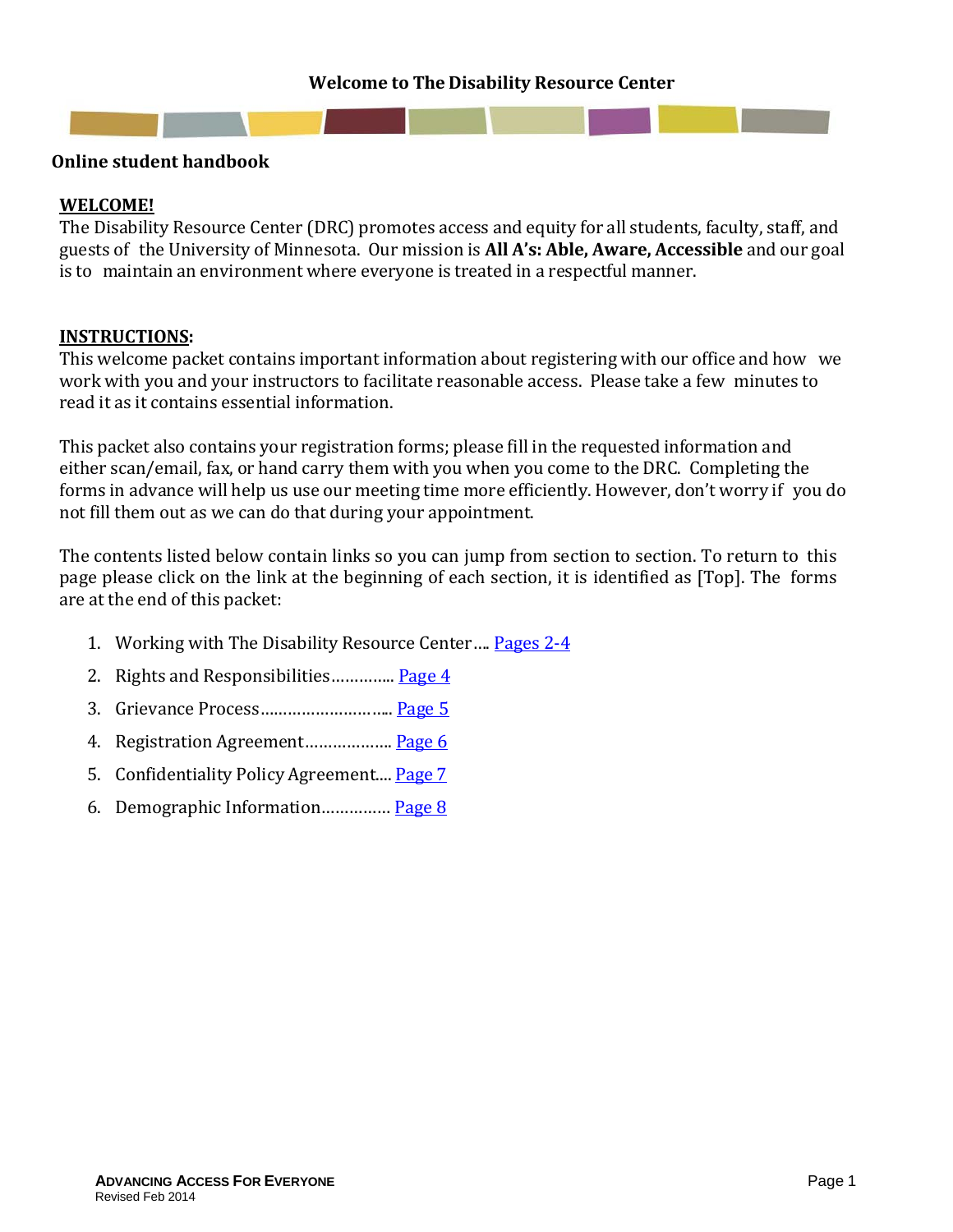#### <span id="page-1-0"></span>**Students eligible for services**

Current and prospective University of Minnesota students with disability or health conditions may be eligible for accommodations and services. A disability is defined as a physical or mental impairment that **substantially** limits one or more major life activities (including, but not limited to, caring for oneself, performing manual tasks, seeing, hearing, eating, sleeping, walking, standing, lifting, bending, speaking, breathing, learning, reading, concentrating, thinking, communicating, working, and operation of a major bodily function). **ADA 1990; ADAAA 2008**

#### **a) Accommodations**

The University of Minnesota has identified The Disability Resource Center as the office to determine and facilitate reasonable accommodations. A reasonable accommodation is a modification to a course, program, service, job, activity or facility that eliminates or minimizes disability barriers to allow equitable access.

#### **b) Providing services to students**

Students are encouraged to contact the DRC as early as possible to discuss reasonable accommodations or services and should do so every semester. We will discuss how the disability impacts academics and your student life and will determine your eligibility for services. We can refer you for further assessment or can assist students with obtaining appropriate documentation.

#### **c) Personal History of Impact**

The student's own experience or personal history of disability is a primary focus in the process of determining accommodations. In the first appointment, we will ask you to describe disability-related barriers you have experienced in the past and talk about current impacts. We will also explore strategies and accommodations you have used in other educational settings. Additionally, we may ask you to provide documentation to better understand your disability condition. We encourage students to contact us any time their situation changes.

#### **Appointments**

To schedule a private and confidential appointment, students should call the DRC at 218-281- 8587. Come to the DRC if you have a known disability or if you are struggling with barriers from an unknown cause.

#### **Interactive Process**

The staff in the DRC will engage in an interactive process to determine reasonable and appropriate accommodations with (a) the student to gather information about disability or health condition-related barriers, and (b) the faculty to obtain information about essential academic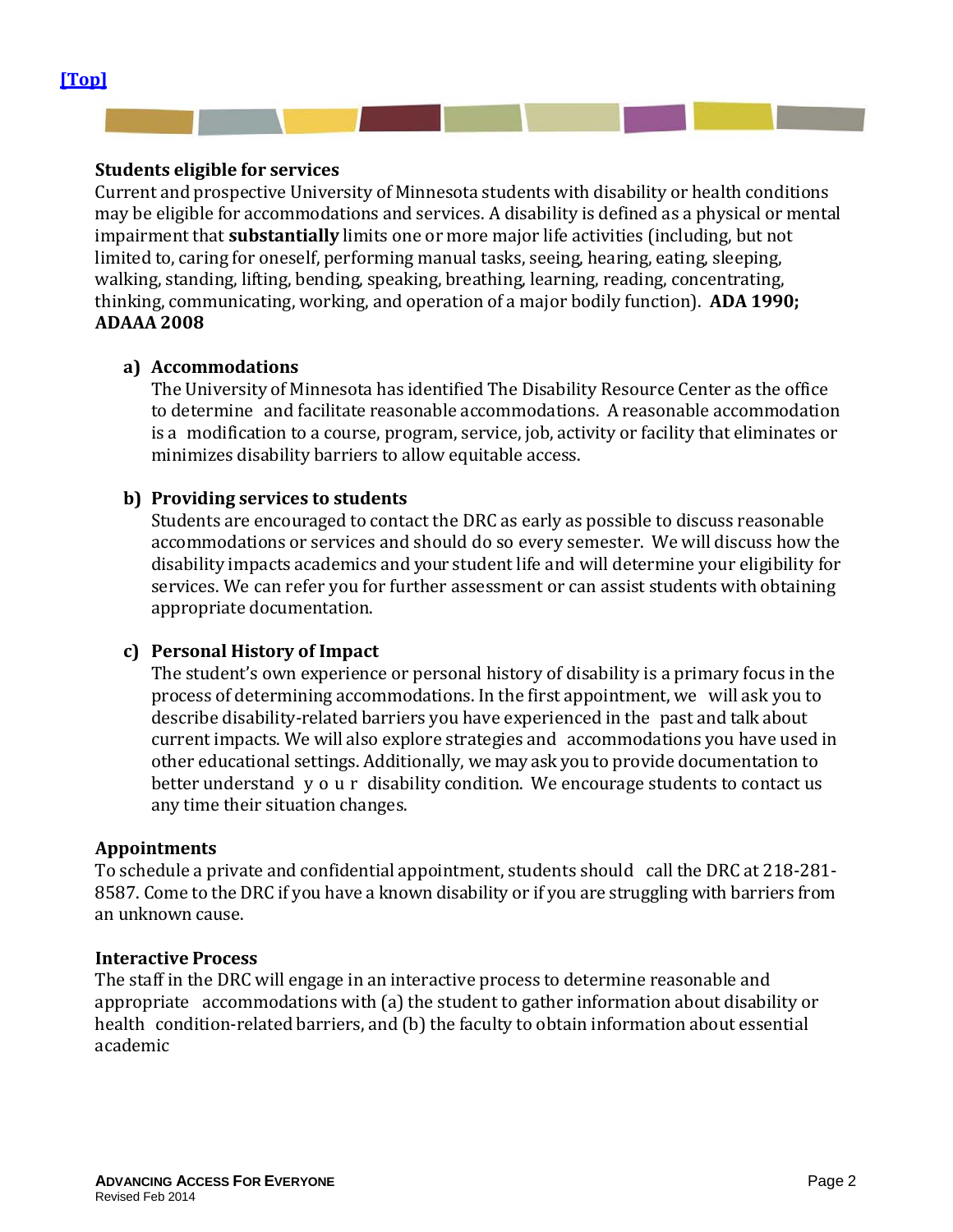requirements that apply to all students in a course or program. During this process, the student describes their history of disability and any previous experience using accommodations, and provides documentation of their disability or health condition. Instructors provide information about their courses and academic curriculum.

While students may have recommendations for preferred accommodations, the DRCis responsible for engaging in an interactive process with the student and instructor(s) to determine appropriate and reasonable accommodations in each academic environment. Accommodations are appropriate when they address disability-related barriers and provide needed access. Accommodations are reasonable when they meet these four criteria:<br>■ Do not compromise essential requirement of a course, program, iob, activity or

- Do not compromise essential requirement of a course, program, job, activity or facility.<br>■ Do not cause undue administrative or financial hardshin
- Do not cause undue administrative or financial hardship.
- Do not compromise safety of the student or others.<br>■ Do not fundamentally alter the course or program.
- Do not fundamentally alter the course or program.

The DRC will work with the student and their instructors to determine if an accommodation is reasonable. Different courses may require different accommodations. Each accommodation plan is tailored to the individual student and their courses. For example, some accommodations may be useful in a classroom setting, while others are useful in a laboratory setting, event setting, or residential setting.

Disability or health conditions and documentation about those conditions are confidential information. Accommodations are not confidential. The DRC may share limited disability information with other University of Minnesota personnel on a need-to-know basis. Student files will only be released to the student or others outside the University with written consent.

The staff in the DRC will recommend accommodations in a letter and will email the letter to the student and their faculty each semester that they request accommodations. The student is responsible to discuss with faculty how to implement accommodations in each course. An accommodation letter is only effective during the term(s) stated on the letter beginning on the date the instructor receives it. Accommodations are not intended to be retroactive. The DRC s t a f f can assist the student in preparing to talk with instructors about how to implement accommodations. If the student has questions or concerns about implementing them in any class, they should contact the DRC.

If an instructor has questions or concerns about accommodations, they too should contact the DRC. In some cases, instructors may only need clarification about the intent of the accommodation. In other cases, the instructor and the DRC may need to discuss specific intentions or the integrity of the curriculum. The interactive process may result in modifying the original accommodations.

#### **Documentation**

Documentation is confidential information from an appropriately qualified health or other service professional who is knowledgeable about the student's condition. This professional might be a therapist, doctor, rehabilitation counselor, audiologist, nurse practitioner, or mobility specialist. Documentation can vary in length and format, but should focus on the ways the condition currently affects the student, especially in an academic environment. Here are some examples of useful documentation: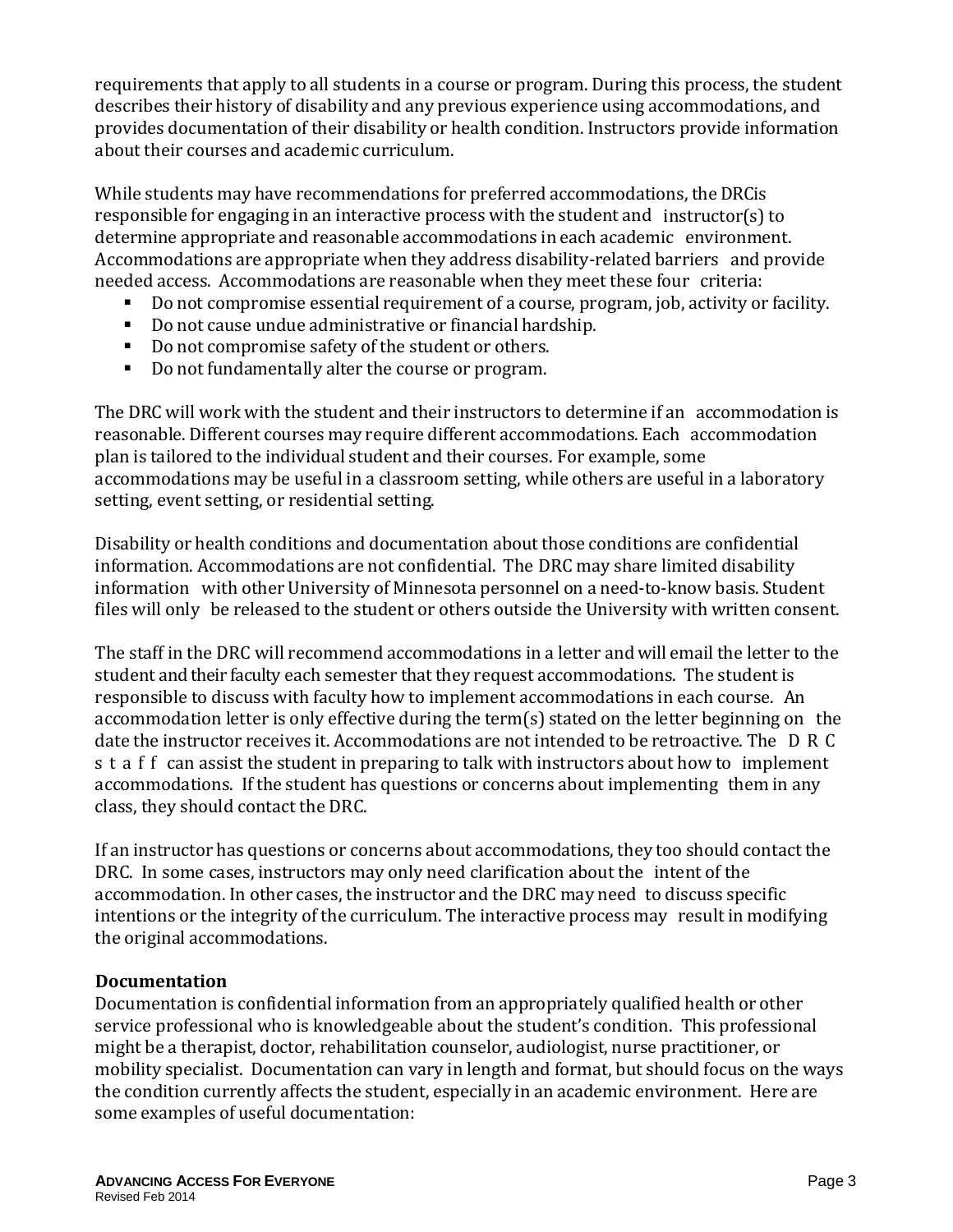# **[\[Top\]](#page-0-0)**

- Psycho-educational evaluation
- Neuropsychologicalassessment
- Individualized Educational Plan (IEP)
- $-504$  Plan
- Vocational assessment
- Information on previous use of accommodations<br>■ Statement from health or other service professio
- Statement from health or other service professional<br>■ Mobility assessment
- Mobility assessment

The DRC uses documentation to better understand a student's experience of their condition, identify impacts in an academic or college life setting, and make informed decisions to determine reasonable and appropriate accommodations.

When additional information is needed to determine accommodations, the DRC can help the student obtain what is necessary, which may require the student to sign a release of information for current providers. If the student is not working with a provider, the DRC can provide referral information to the student. Students are responsible for the cost of assessments and appointments with providers but the DRC can explore financing options with students if necessary.

Most health care professionals provide documentation letters at no charge. If this is not the case, the student is responsible for the cost of documentation. However, if the DRC requires a second opinion from a different provider, the University will be responsible for the cost of obtaining that documentation.

# <span id="page-3-0"></span>**[\[Top\]](#page-0-0)**

## **Rights & Responsibilities of People with Disabilities Regarding Access to the University of Minnesota**

*Rights to:*

- an equitable opportunity to participate in and benefit from employment, courses, programs, services and activities offered through the University;
- an equitable opportunity to work and to learn, and to receive reasonable accommodations, academic adjustments and/or auxiliary aids and services;
- appropriate confidentiality of all information regarding their disability/health condition and to choose to whom, outside of the University, information about their disability will be disclosed, except as required/permitted by law;
- information reasonably available in accessible formats.

#### *Responsibilitiesto:*

- meet qualifications and maintain essential institutional standards for employment, courses, services and activities;
- self-identify as an individual with a disability/health condition in a timely manner when an accommodation is needed, and seek information, counsel and assistance as necessary;
- provide documentation from an appropriate professional which describes how the health condition or disability impacts their participation in employment, courses, programs, services or activities;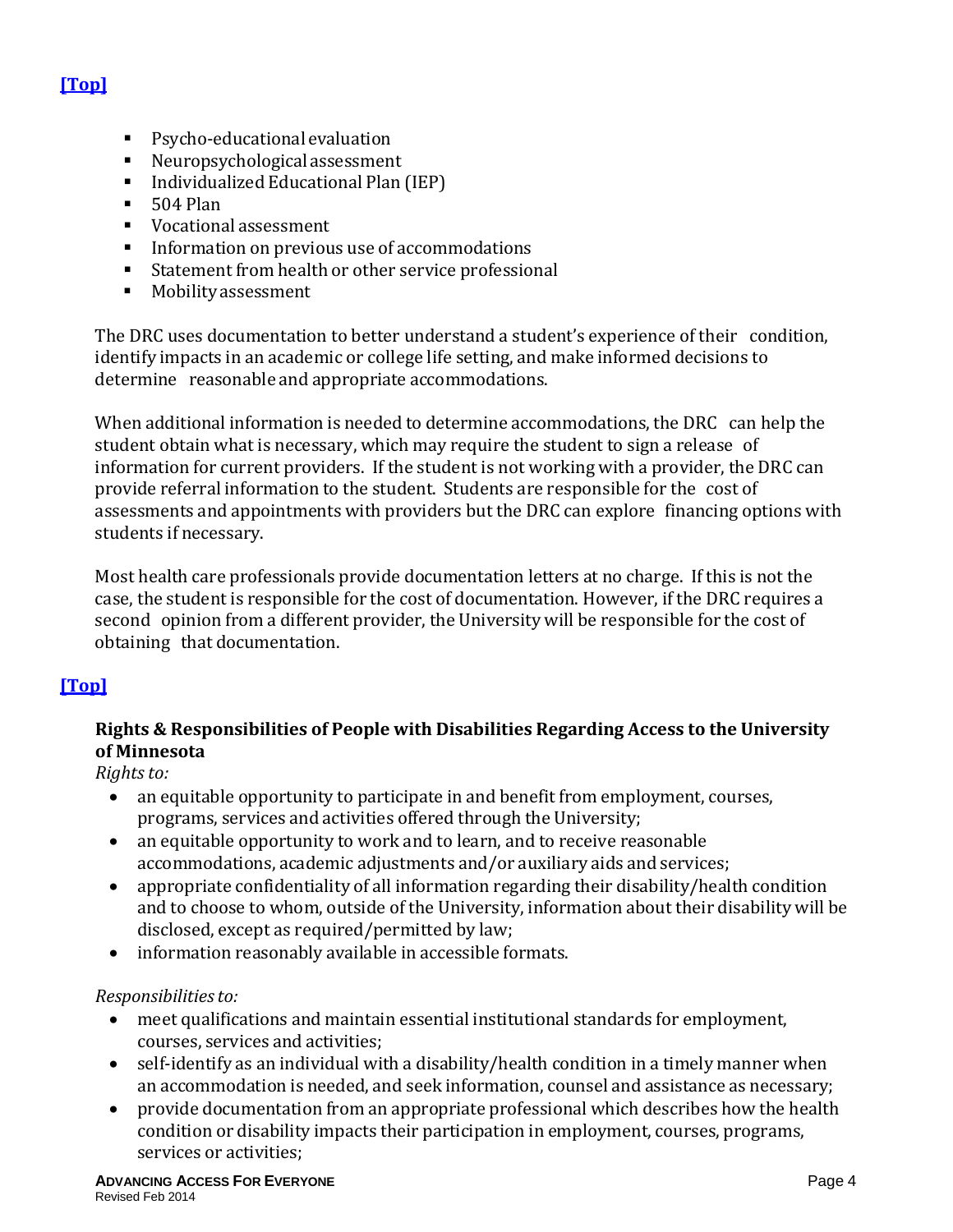• abide by the University of Minnesota Code of Conduct (available at [http://regents.umn.edu/policies/index/academic/Code\\_of\\_Conduct.pdf\)](http://regents.umn.edu/policies/index/academic/Code_of_Conduct.pdf) [and](http://regents.umn.edu/sites/default/files/policies/Student_Conduct_Code.pdf) Student Conduct Code (available at http://regents.umn.edu/sites/default/files/policies/Student Conduct Code.pdf).

# **Rights & Responsibilities of the University of Minnesota Regarding Disability Access**

*Rights to:*

- evaluate faculty, staff and students, and identify and establish essential functions, abilities, skills and knowledge for their employment, courses, programs, services and activities;
- request and receive, through The disability Resource Center, current documentation that supports requests for reasonable accommodations, academic adjustments and/or auxiliary services;
- deny a request for reasonable accommodations, academic adjustments and/or auxiliary services if the documentation demonstrates that they are not warranted or if the individual fails to provide appropriate documentation;
- select among equally effective reasonable accommodations, adjustments and/or auxiliary services;
- refuse an unreasonable accommodation, adjustment and/or auxiliary services or one that imposes an undue hardship or fundamental alteration on a program or activity of the University.

*Responsibilitiesto:*

- provide information in accessible formats to faculty, staff, students and guests with disabilities in upon request;
- ensure that employment, courses, programs, services and activities, when viewed in their entirety, are available and usable as broadly as possible;
- provide or arrange reasonable accommodations, academic adjustments and/or auxiliary services in a timely manner for faculty, staff, students and guests with disabilities in employment, courses, programs, services, facilities and activities;
- maintain appropriate confidentiality of records and communication, except as permitted/required by law.

### <span id="page-4-0"></span>**[\[Top\]](#page-0-0)**

### **Grievance Process**

If a student would like to address concerns about the DRC and its services, they can follow the process outlined below.

- 1. Discuss concerns directly with the DRC staff if possible.
- 2. If concerns continue to persist, address them with the Director of the Disability Resource Center.
- 3. If concerns persist, speak with the Associate Vice Chancellor of student Affairs, Dr. Peter Phaiah.
- 4. If a student believes they have been discriminated against because of disability, consult with the University of Minnesota Office of Equal Opportunity and Affirmative Action at 612-624-9547.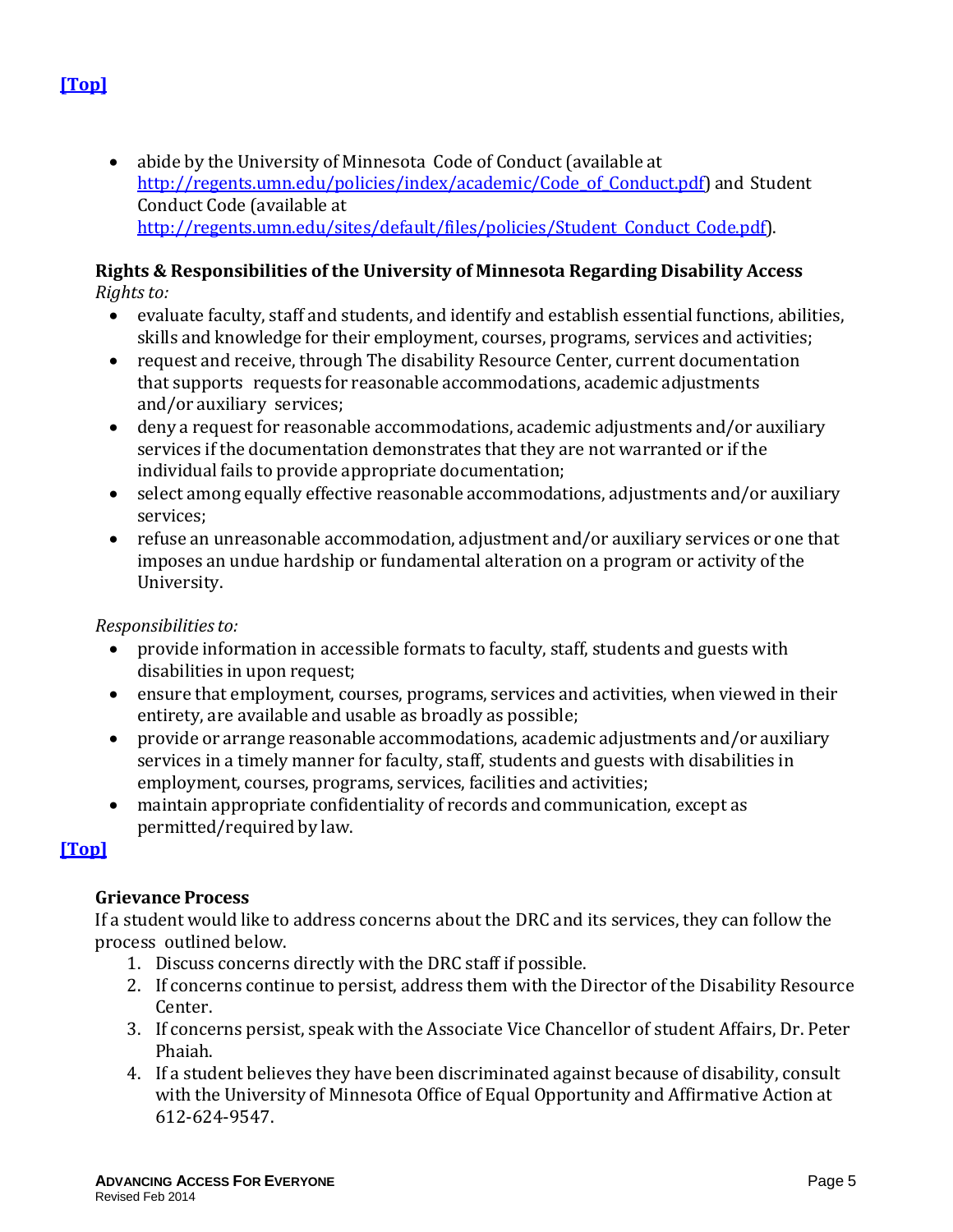# **Registration Agreement**

- <span id="page-5-0"></span>1. I understand that I am registering for services from The Disability Resource Center at the University of Minnesota and that I may be eligible for services such as information, referral, reasonable accommodations and/or other individualized services that may be needed for access to employment, courses, activities, programs, services, or facilities.
	- **I** understand that the University needs information about health or disability impacts to provide services and to conduct reporting and research functions. These data are classified by condition and do not include personally identifiable information.
	- I understand that as a user of the DRC, I am responsible for reviewing the rights and responsibilities pertaining to disability access (Students only) included in the online Student Handbook and I agree that I am responsible for understanding and following its provisions.
	- I understand that The Disability Resource Center employs an interactive process to determine eligibility for services and potential accommodations, and foremost in this process is a thorough self-report of personal impact. However, I also understand that services or accommodations are best identified when The Disability Resource Center is able to review current impact information described by a service provider who is qualified to describe or diagnose a disability or significant medical condition.
- 2. I understand that if I request the Disability Resource Center to facilitate accommodations on my behalf, they may need to consult with other University personnel and may share information about the impacts of my condition as necessary.
- 3. I understand that my accommodations will be sent out in a letter through email to my instructors and/or pertinent university staff.

| Name (print) _             |             |
|----------------------------|-------------|
| Signature                  | <b>Date</b> |
| <b>Disability Services</b> | <b>Date</b> |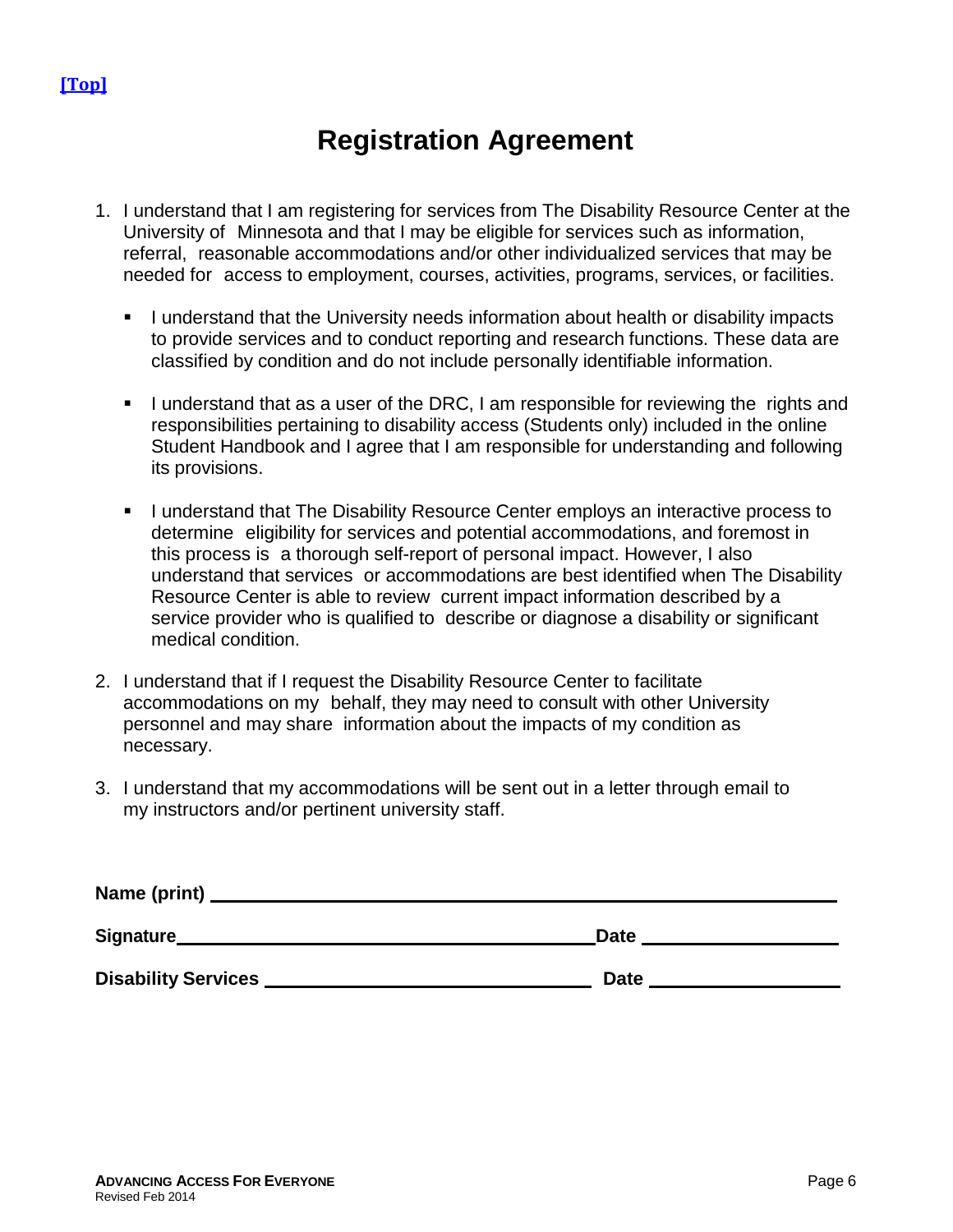# **Confidentiality and Release of Information Policies**

<span id="page-6-0"></span>The Disability Resource Center collects information to assist in determining reasonable accommodations for students and employees of the University of Minnesota and is committed to following legal guidance in maintaining and protecting the confidentiality of this information. The information may include biographical history, health or disability information, assessment data, grades, performance reviews, and case notes. The intent of this document is to inform you of Disability Services' policies with regard to confidentiality and the release of this information. These policies incorporate relevant state and federal regulations, guidelines established by relevant professional associations, and the University Board of Regents' policies on managing personal information.

- 1. Only DRC staff has automatic access to files. Any information gathered to determine the existence of a disability and reasonable accommodations will be considered highly confidential and will be shared with others within the institution on a need-to-know basis only. For example, University faculty and staff do not need access to diagnostic information regarding an individual's health or disability condition. However, they may need to know an individual's functional limitations and what accommodations are necessary/appropriate to meet the individual's disability/health-related needs. All health/disability-related information will be sent to and filed with Disability Services in order to protect confidentiality by limiting access to that information.
- 2. Information in files will not be released except in accordance with federal and state law, which require release in circumstances in which an individual
	- states they intend to harm themselves or another person(s);
	- reports or describes any physical abuse, neglect, or sexual abuse of children or vulnerable adults within the last three years (this includes the occurrence of abuse or neglect to the individual if they were under age 18 at the time of the abuse);
	- reports the use of an illegal drug for non-medical purpose during pregnancy; or
	- reports or describes sexual exploitation by counseling or health-care professionals.
- 3. An individual's file may be required to be released in response to a court order or subpoena.
- 4. An individual may give written authorization for the release of information when they wish to share it with others. Before giving such authorization, the individual should satisfy themselves that the information is necessary to share, that they understand the contents of the information being released, and that providing this information is in their best interest.
- 5. The DRC may charge a reasonable fee for costs incurred related to release of information.
- 6. The DRC will retain a copy of all information provided. If an individual wishes to have a record expunged, they must make a written request to the Director, who will make a decision whether it is necessary for Disability Services to retain the record.
- 7. Disability Services may communicate or share health/disability information on a need-to-know basis as necessary to provide reasonable accommodations.

I agree that I have reviewed, understand, and agree to the above information.

| <b>Signature</b>                    | <b>Date</b> |  |  |  |
|-------------------------------------|-------------|--|--|--|
| If under 18 years of age,           |             |  |  |  |
| <b>Signature of Parent/Guardian</b> | Date        |  |  |  |

**ADVANCING ACCESS FOR EVERYONE** Page 7